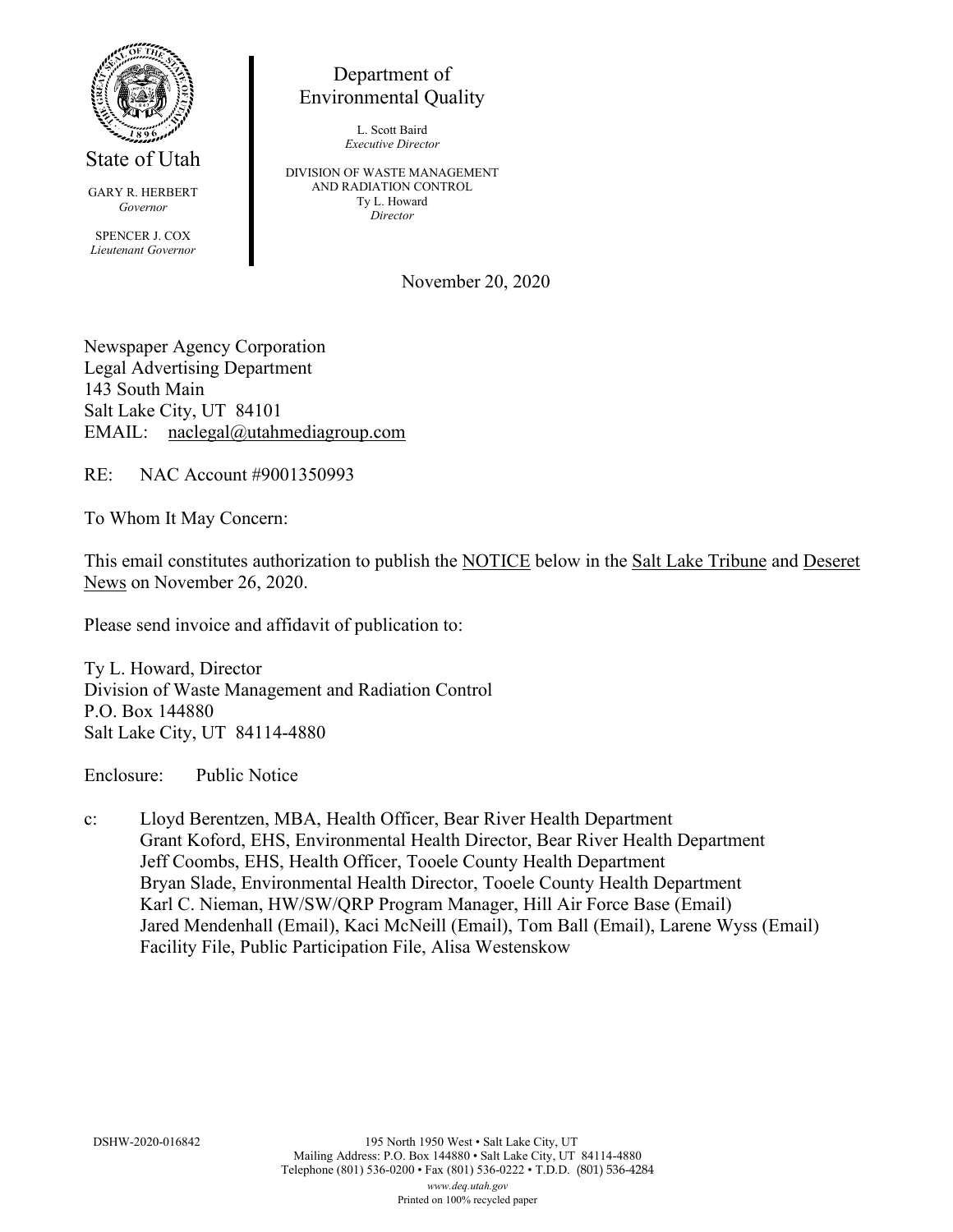

State of Utah

GARY R. HERBERT *Governor*

SPENCER J. COX *Lieutenant Governor*

Department of Environmental Quality

> L. Scott Baird *Executive Director*

DIVISION OF WASTE MANAGEMENT AND RADIATION CONTROL Ty L. Howard *Director*

November 20, 2020

Tooele Transcript Bulletin Legal Advertising Department 58 North Main Tooele, UT 84041

Email: tbp@tooeletranscript.com

To Whom It May Concern:

This email constitutes authorization to publish the NOTICE below in the Tooele Transcript Bulletin on November 26, 2020.

Please send invoice and affidavit of publication to:

Ty L. Howard, Director Division of Waste Management and Radiation Control P.O. Box 144880 Salt Lake City, UT 84114-4880

Enclosure: Public Notice

c: Jeff Coombs, EHS, Health Officer, Tooele County Health Department Bryan Slade, Environmental Health Director, Tooele County Health Department Karl C. Nieman, HW/SW/QRP Program Manager, Hill Air Force Base (Email) Jared Mendenhall (Email), Kaci McNeill (Email), Tom Ball (Email), Larene Wyss (Email) Facility File, Public Participation File, Alisa Westenskow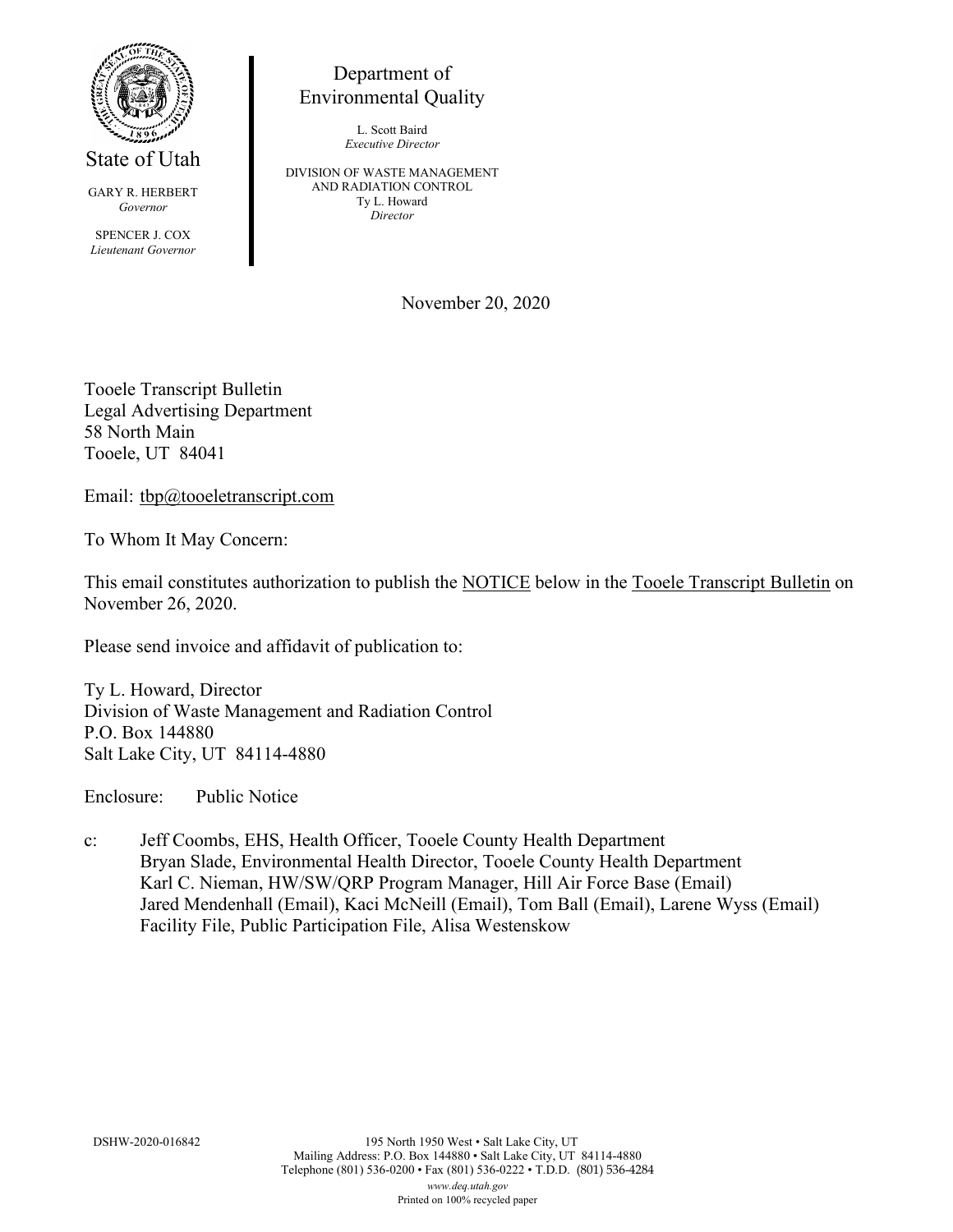

State of Utah

GARY R. HERBERT *Governor*

SPENCER J. COX *Lieutenant Governor*

Department of Environmental Quality

> L. Scott Baird *Executive Director*

DIVISION OF WASTE MANAGEMENT AND RADIATION CONTROL Ty L. Howard *Director*

November 20, 2020

Legal Advertising Department Box Elder News Journal 55 South 100 West Brigham City, UT 84770

Email: legals@benewsjournal.com

To Whom It May Concern:

This email constitutes authorization to publish the NOTICE below in the Box Elder News Journal on November 25, 2020.

Please send invoice and affidavit of publication to:

Ty L. Howard, Director Division of Waste Management and Radiation Control P.O. Box 144880 Salt Lake City, UT 84114-4880

Enclosure: Public Notice

c: Lloyd C. Berentzen, MBA, Health Officer, Bear River Health Department Grant Koford, EHS, Environmental Health Director, Bear River Health Department Karl C. Nieman, HW/SW/QRP Program Manager, Hill Air Force Base (Email) Jared Mendenhall (Email), Kaci McNeill (Email), Tom Ball (Email), Larene Wyss (Email) Facility File, Public Participation File, Alisa Westenskow